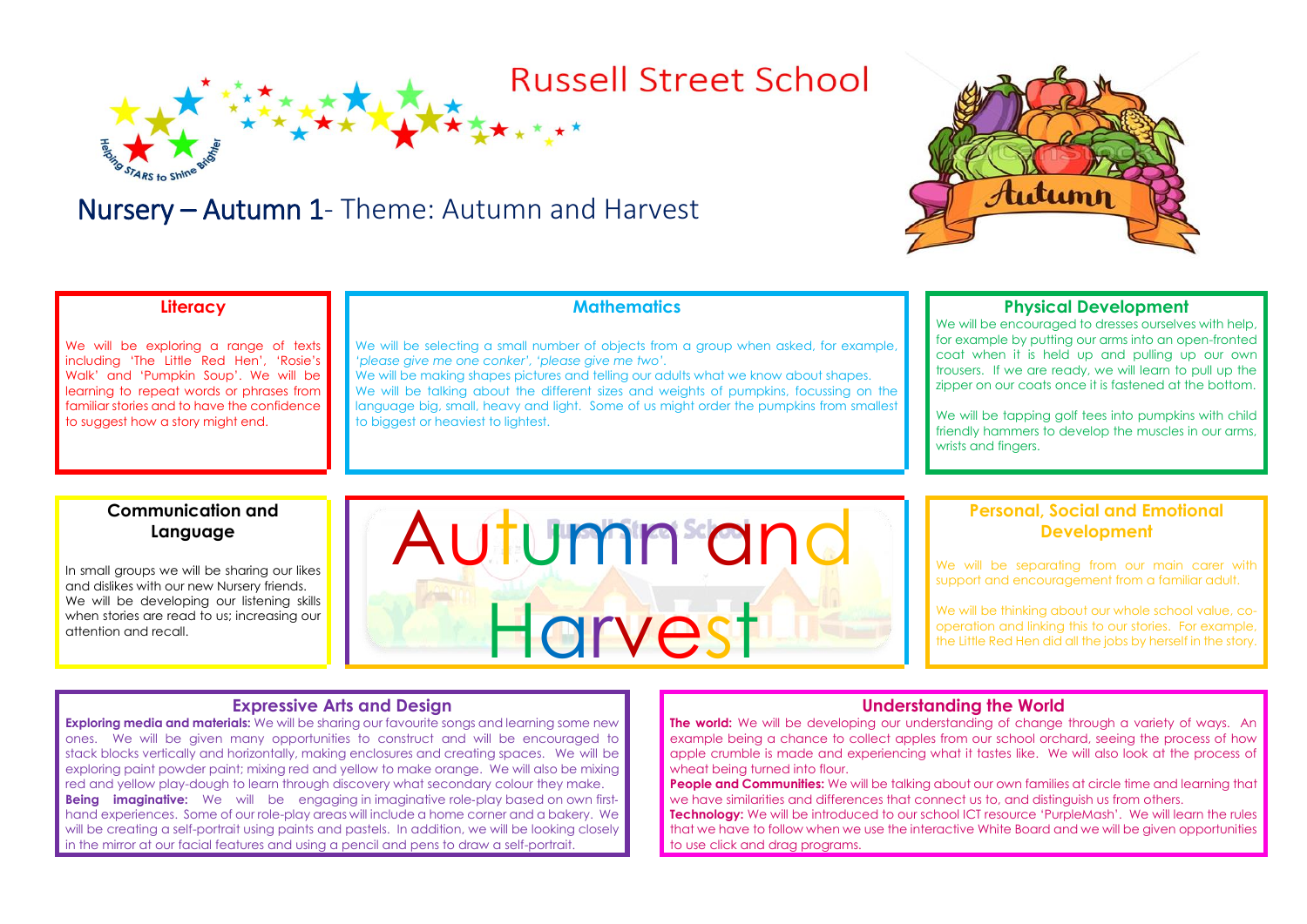|                | Autumn<br>and<br>Harvest                                                                                                                                                               | English / Maths                                                                                              | <b>New</b><br>Vocabulary | <b>CLL</b>                                                                                                                                                                                             | <b>PSED</b><br>Personal, Social,<br><b>Emotional Development</b>                                                 | <b>UW</b>                                                                                                                                                                                                                                                                   | PD                                                                                                                                                                                                                          | CD                                                                |
|----------------|----------------------------------------------------------------------------------------------------------------------------------------------------------------------------------------|--------------------------------------------------------------------------------------------------------------|--------------------------|--------------------------------------------------------------------------------------------------------------------------------------------------------------------------------------------------------|------------------------------------------------------------------------------------------------------------------|-----------------------------------------------------------------------------------------------------------------------------------------------------------------------------------------------------------------------------------------------------------------------------|-----------------------------------------------------------------------------------------------------------------------------------------------------------------------------------------------------------------------------|-------------------------------------------------------------------|
|                |                                                                                                                                                                                        |                                                                                                              |                          |                                                                                                                                                                                                        |                                                                                                                  |                                                                                                                                                                                                                                                                             |                                                                                                                                                                                                                             |                                                                   |
|                | In the first week parents/carers will be invited in to Nursery for a 'stay and play' with their child and to discuss their chils' interests any any concerns with the Nursery teacher. |                                                                                                              |                          |                                                                                                                                                                                                        |                                                                                                                  |                                                                                                                                                                                                                                                                             |                                                                                                                                                                                                                             |                                                                   |
| $1\,$          | Settling in                                                                                                                                                                            | Favourite songs and<br>rhymes                                                                                | Co-operation             | Speaking in small<br>$groups - circle$<br>time (all about<br>$me$ )<br>Uses language as<br>a powerful means<br>of<br>widening<br>contacts, sharing<br>feelings,<br>experiences and<br>thoughts.        | Separates<br>from<br>main carer with<br>support<br>and<br>encouragement<br>from a familiar<br>adult              | Has a sense of own The<br>immediate family<br>and<br>relations<br>(circle times)<br>Visit to orchard -<br>collecting apples<br>for apple crumbles<br><b>Notices</b><br>detailed<br>features of objects<br>in<br>their<br>environment<br>(apple-from tree $=$<br>pip inside) | following<br>physical<br>development<br>activities will take<br>place over the half<br>term.<br>Base-line<br>assessments<br>Runs safely<br>on<br>whole foot.<br>with<br>Squats<br>steadiness to rest<br>or play with object | Self-portrait (pencil<br>and felt-tip pens)                       |
| $\overline{2}$ | Owl Babies )<br><b>Owl Babies</b>                                                                                                                                                      | <b>Base-line</b><br>assessments<br>Looks at books<br>independently.<br><b>Handles</b><br>books<br>carefully. | Co-operation             | Speaking in small<br>$groups - circle$<br>time (all about<br>$me$ )<br>Uses language as<br>a powerful means<br>widening<br>$\circ f$<br>contacts, sharing<br>feelings,<br>experiences and<br>thoughts. | Separates<br>from<br>main carer $-$ Link<br>to 'Owl Babies' =<br>our grown up will<br>come back to<br>collect us | Talking about the<br>process of making<br>an apple crumble<br>and being given<br>the opportunity to<br>taste it.<br>Developing<br>an<br>understanding<br>$\circ f$<br>and change                                                                                            | on the ground, and<br>rises to<br>feet<br>without<br>using<br>hands.<br>Climbs<br>confidently.<br>Can kick a large<br>ball.                                                                                                 | Butterfly<br>printing<br>using paints for whole<br>school display |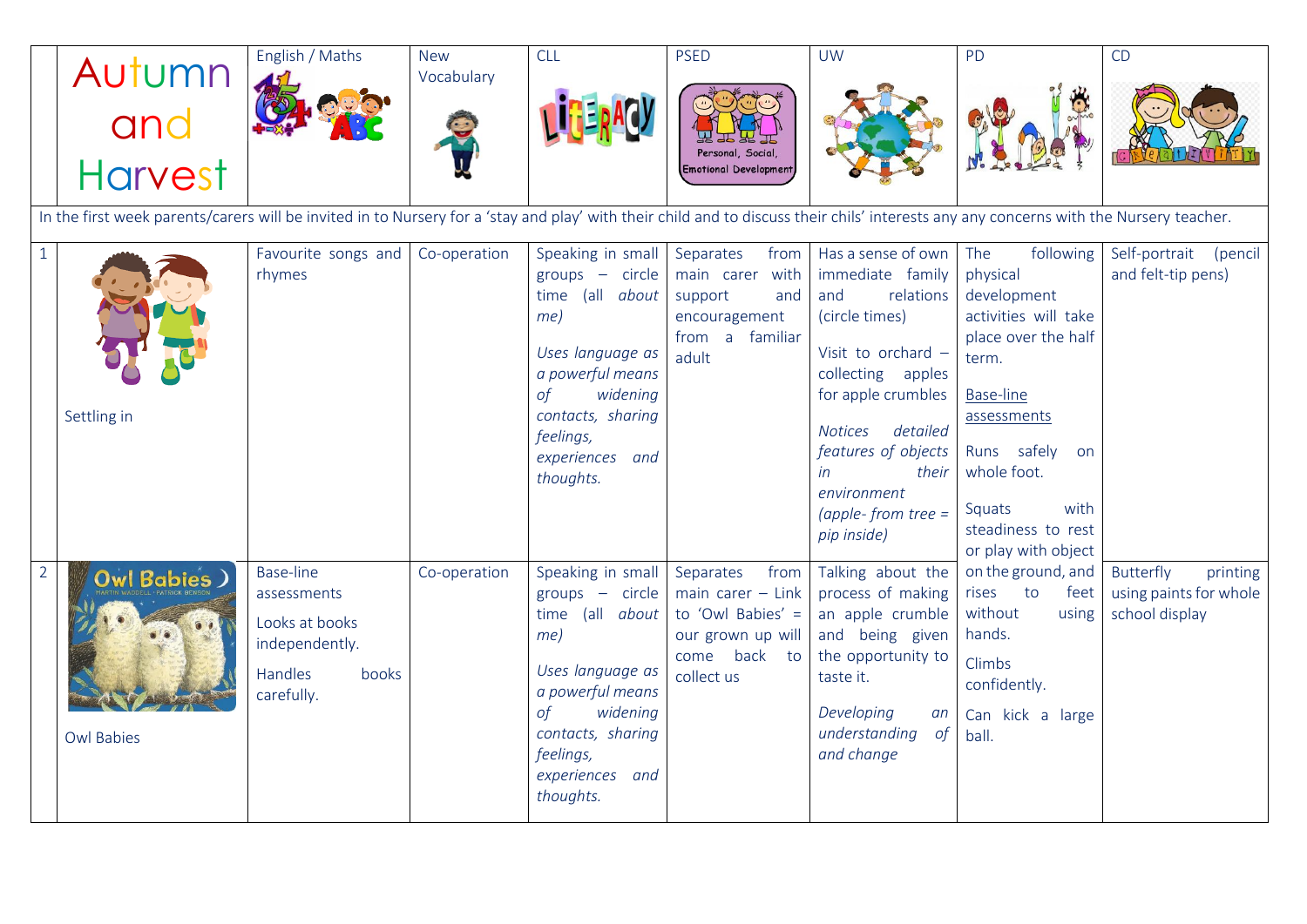| $\overline{3}$ | The Little Red Hen                                    | Repeats words or                                                                                                                                                                                                                       | Harvest                | Listens to stories               | School value $-$ co-                                                      | Wheat $-$ flour $-$                                                                                                                                                                                                                                                                                                                 | Turns pages in a                                                                                                                                                                                                                                                                                                            | Self-portraits<br>using                                         |
|----------------|-------------------------------------------------------|----------------------------------------------------------------------------------------------------------------------------------------------------------------------------------------------------------------------------------------|------------------------|----------------------------------|---------------------------------------------------------------------------|-------------------------------------------------------------------------------------------------------------------------------------------------------------------------------------------------------------------------------------------------------------------------------------------------------------------------------------|-----------------------------------------------------------------------------------------------------------------------------------------------------------------------------------------------------------------------------------------------------------------------------------------------------------------------------|-----------------------------------------------------------------|
|                |                                                       | phrases from familiar                                                                                                                                                                                                                  |                        | with<br>increasing               | operation<br>(LRH                                                         | bread                                                                                                                                                                                                                                                                                                                               | book, sometimes                                                                                                                                                                                                                                                                                                             | mirrors - brush &                                               |
|                | I Ladybird First Favourite Tales<br>Little Red<br>Hen | stories.<br>small<br>Selects<br>a<br>number of objects<br>from a group when<br>asked, for example,<br>'please give me one',<br>'please give me two'.<br><b>Base-line</b><br>number<br>assessments<br>Numicon<br>and<br>conkers $1 - 5$ |                        | attention<br>and<br>recall.      | did all the jobs by<br>herself)                                           | Talking about the<br>process of making<br>bread and being<br>given<br>the<br>opportunity<br>to<br>taste it.<br>Developing<br>an<br>understanding of<br>and change<br>Self-portraits (see<br>CD)<br>Learns that they<br>similarities<br>have<br>differences<br>and<br>that connect them<br>to, and distinguish<br>them from, others. | several at once.<br>Shows control in<br>holding and using<br>mark-making<br>tools.<br>Beginning to use<br>three<br>fingers<br>(tripod<br>grip) to<br>hold writing tools<br>Imitates<br>drawing<br>simple<br>shapes<br>such as circles and<br>lines.<br>Walks upstairs or<br>downstairs (slide<br>steps)<br>May be beginning | paint skills<br>Printing with conkers,<br>leaves and pine cones |
| $\overline{4}$ |                                                       | Shows interest in                                                                                                                                                                                                                      | Past, through,         | Rosie's<br>walk                  | Pens and pen lids                                                         | Self-portraits (see                                                                                                                                                                                                                                                                                                                 | show<br>to                                                                                                                                                                                                                                                                                                                  | Adding features to                                              |
|                | Rosie's Walk                                          | illustrations and print                                                                                                                                                                                                                | around,                | Shows                            | - importance of                                                           | CD)                                                                                                                                                                                                                                                                                                                                 | preference<br>for                                                                                                                                                                                                                                                                                                           | self-portraits<br>with                                          |
|                |                                                       | in books and print $-$<br>the fox following<br>Rosie and she did not<br>even know!                                                                                                                                                     | across, under,<br>over | understanding of<br>prepositions | looking<br>after<br>resources<br>of<br>the<br>Aware<br>boundaries<br>set, | Learns that they<br>similarities<br>have<br>differences<br>and<br>that connect them                                                                                                                                                                                                                                                 | dominant hand.<br>Top to bottom<br>lines<br>and<br>anticlockwise                                                                                                                                                                                                                                                            | pastels                                                         |
|                | Rosie's Walk                                          | Base-line<br>shape                                                                                                                                                                                                                     |                        |                                  | and of behavioural                                                        | to, and distinguish                                                                                                                                                                                                                                                                                                                 | circles (1:1 with                                                                                                                                                                                                                                                                                                           |                                                                 |
|                |                                                       | assessment                                                                                                                                                                                                                             |                        |                                  | expectations<br>in<br>the setting.                                        | them from, others.                                                                                                                                                                                                                                                                                                                  | adult and through<br>Write-Dance)                                                                                                                                                                                                                                                                                           |                                                                 |
|                |                                                       | Shape pictures made<br>with regular shapes                                                                                                                                                                                             |                        |                                  |                                                                           |                                                                                                                                                                                                                                                                                                                                     |                                                                                                                                                                                                                                                                                                                             |                                                                 |